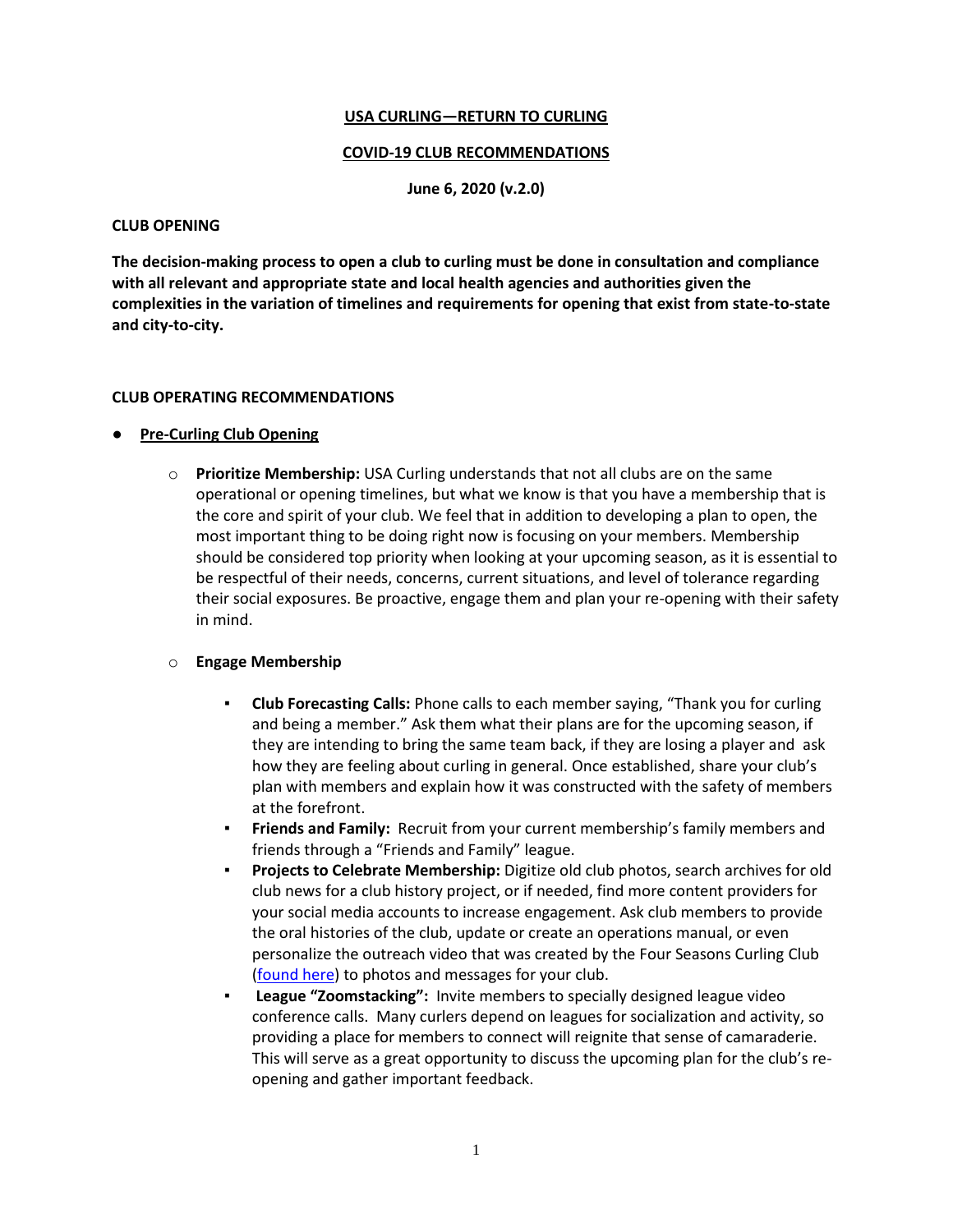### o **Membership Assistance**

- **Installment Payment Support:** Members are the lifeblood of every curling club and they are all seeking the camaraderie of being on the ice. Some might have fallen on short-term financial difficulties. Consider helping by implementing things like installment payments for dues over a certain period.
- **Adopt-A-Curler:** If your club has philanthropic members who are willing to assist members financially, an "Adopt-a-Curler" program would be extremely beneficial financially as well as socially. Anything you can do to assist a member will reinforce the fact that the spirit and community of a curling club extends far beyond the ice.

### ● **Return to Curling**

- $\circ$  This section will address what elements should be considered when planning for your club's re-opening, including what the flow might look like from arrival at the ice rink, the locker room, through the curling game and conclude with departure.
- $\circ$  Curling is played on a sheet of ice 147 feet long and approximately 14 feet wide (2,058sq ft of ice) with eight people participating (257 sq ft/of ice per person). There is ample space to curl while maintaining a typically recommended, socially-distant six feet of space. Curling is also non-contact and participants oftentimes have their bodies fully covered with warmer clothing.
	- **Locker rooms:** With the combination of extra sanitization requirements and most clubs operating with volunteers, we recommend initially closing off access to locker rooms but if the decision is to keep them open, follow your local and state guidelines in place for gyms and health clubs.
	- **Arrive Prepared to Curl:** Dressed, stretched and with a duffle bag for a change of shoes.
	- **Rock Color/Hammer:** Have league chairs determine the rock color/hammer assignments before games or find an alternative method of determining these factors that will avoid the coin flip.
	- **Beverages on the ice:** If your club allows beverages on the ice, implement rules that they must be clearly marked and sealable containers that are stored at a safe distance away from other beverage containers.
	- **Masks\*:** \*Masks have been a source of conflicting recommendations (at the time of publishing of this document, the CDC guidelines and WHO guidelines were in conflict—See our Covid Response pag[e here](https://www.teamusa.org/usa-curling/covid-19-updates) for links to the CDC and WHO) and each club should weigh each recommendation as well as the safety and input of membership to make a thoughtful policy.
	- **Game Start Positions - Alternate End Game Starts:** Assign games to start at alternating ends of the ice to reduce pre-game congestion behind the hacks and backboard areas. Developed and clearly defined pathways through a unique entrance point onto the ice and to these starting points will allow curlers to arrive at their starting position without crossing paths.
	- Handshakes: Forego the traditional pre and post-game handshakes, as well as the popular alternative of elbow taps and broom taps. Opponents and teammates should be wished a good game or "Good Curling" from a safe social distance that does not involve any contact.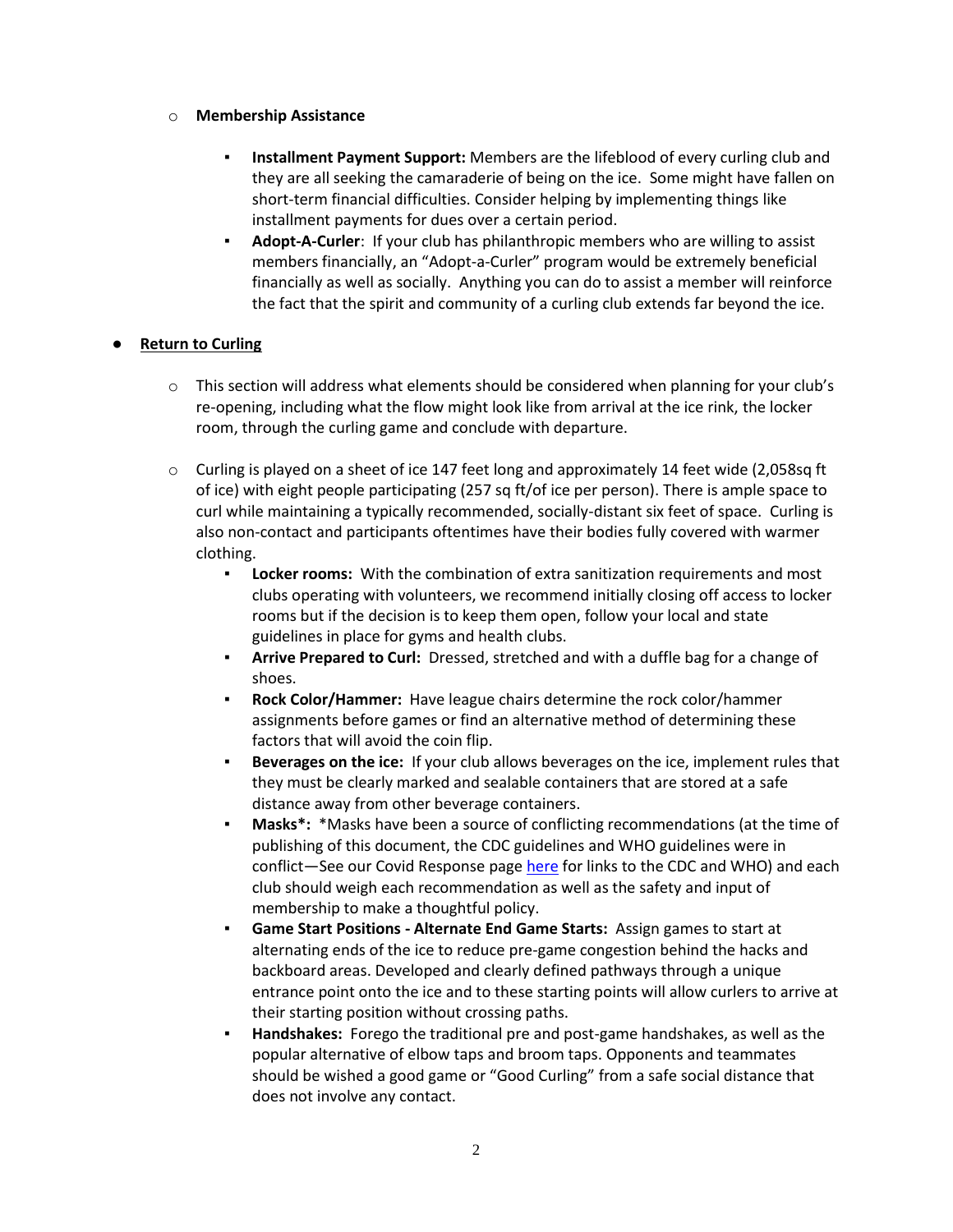- **Designated Player Positions:** Clearly define where each player on the ice should be located. Meaning, all players should know exactly where to be positioned depending on whether it is their team's turn to throw. Since remembering these physical positions will take practice, it is recommended to have ice-techs install markings within the ice.
- **Sweepers:** Teams should only utilize one sweeper at a time. The other sweeper can be stationed at a location that will allow them to time the ice and be an active participant in the shot, just in a different way. It is also recommended that the sweeping team be the only team allowed to sweep the shot (unless they vacate the sweeping position before the rock enters the house) until it strikes a rock or comes to rest or slides out of the house. Any sweeping of other stones due to contact resulting from a strike from the throw could be swept by the opposing team if desired as long as it is judged to be within a safe distance from the other sweeper.
- **Rock Timing (alternative to the second sweeper):** An opportunity exists with the "second sweeper" to keep teams of 4 intact and the fourth position active on the ice. The player who is non-sweeping can be located at an appropriate distance from their teammates and equipped with a stopwatch to time rocks (one stopwatch should be used per person). USA Curling will provide an instructional video of rock timing techniques for clubs to use for this option.
- **Game Flow:** As the delivering team begins to throw, the alternate team should then begin to approach the throwing positions from their waiting positions. Once the team has thrown, they will then occupy the waiting position in a socially-distanced flow.
- **Benches:** If your club has benches or seating in the icehouse, it is recommended that this seating be reserved for only those who need it to participate in the game. Sanitization products should be located at each seating location, and after each use, the player will disinfect the surface.
- **Score Marking:** Have only one score marker per game. Sanitization should also be located by each scoreboard and at the conclusion of each game, the scoring numbers should be disinfected.
- **Exiting the Ice:** Implement timing restrictions that will create a "hard stop" of the draw-time at a buzzer. This will alleviate random exits via the backboards of other sheets that could disrupt play and invade social distancing space then allow proper time to sanitize before the next draw or the end of curling for the evening.
- **Between Leagues:** If locker room access has been closed, club members will need space to change shoes. Have a designated area where this can occur, along with proper sanitization supplies so that each spot can be cleaned before the next member enters. Extra time should be allowed for league crossover to ensure that departures and arrivals do not create congestion that would interfere with occupancy requirements and proper social distancing.
- **EXECUTE: Sanitization:** Sanitization should occur before, during and after play. Seating areas, broom handles, shared equipment, rock handles, measuring devices, doors and door handles and scoring numbers should all be included.
- **Ice Preparation:** Consult your ice crew to determine a schedule of when ice preparation and maintenance can occur.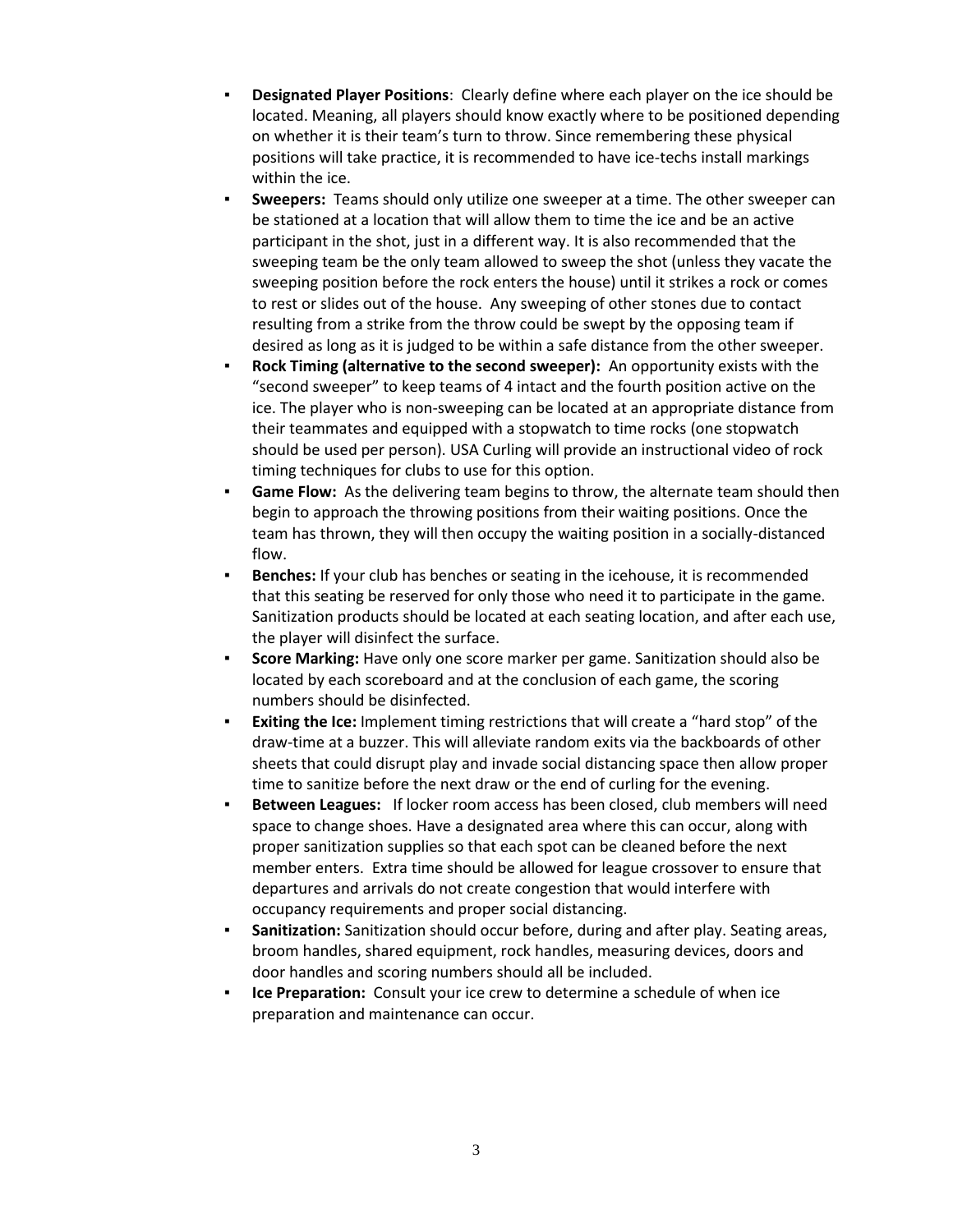# ● **Post-Curling**

- o **Broomstacking and Socialization**
	- **Broomstacking is not recommended in its usual form, as it would require a 22ft diameter table for eight people to sit socially distanced.**
	- Knowing that this is a big part of the sport of curling, and to many, a big part of why they choose to curl, attention should be given to this important social aspect of the sport. USA Curling currently feels that traditional broomstacking is not a viable option and strongly urges clubs to follow their local and state guidelines for restaurants and bars. Below are some things to consider for clubs to still incorporate this social aspect of the game.
		- Utilize outdoor space at your club where people could socialize further apart.
		- Team up with a few local restaurants or bars that can provide adequate space for this type of social interaction.
		- Consider adding Virtual League Zoomstacking.
		- Consider scheduled broomstacking for a few league teams each week with byes for the others and have the appropriate setup in your warm room.
		- Consider how many curlers you can seat in your clubroom in a sociallydistanced manner and then schedule the appropriate number of games with staggered start times. As each scheduled group of games ends, those people could participate in broomstacking if they desired until the next scheduled group of league games end.
	- Prohibit the sharing of food and ice buckets at the table.

# ● **Curling Club Opening - Secondary Considerations**

 $\circ$  USA Curling understands the importance that the following events have in the sharing of our sport in your communities, welcoming other curlers to your club, gaining new members and generating club revenue. They are often the highlights on any club's calendar, but it is important to understand that bringing additional people into your facility poses a risk and that risk can vary depending on where arrived from and how they traveled. Making informed decisions now could help your club avoid further setbacks during the season, as well as to best ensure the health of your members.

# o **Large Open Houses/Recruiting Learn2Curls**

- Postpone large recruiting events until permitted by local government.
	- Consider hosting smaller, but more frequent Learn2Curls.
	- Consider virtual open houses to initially introduce the club.
		- Club tour
		- Curling Rules 101
		- Curling Strategy 101
		- A virtual tutorial (Facebook live) of how to curl
	- Post expectations on upcoming events on your website and social media and continue to recruit.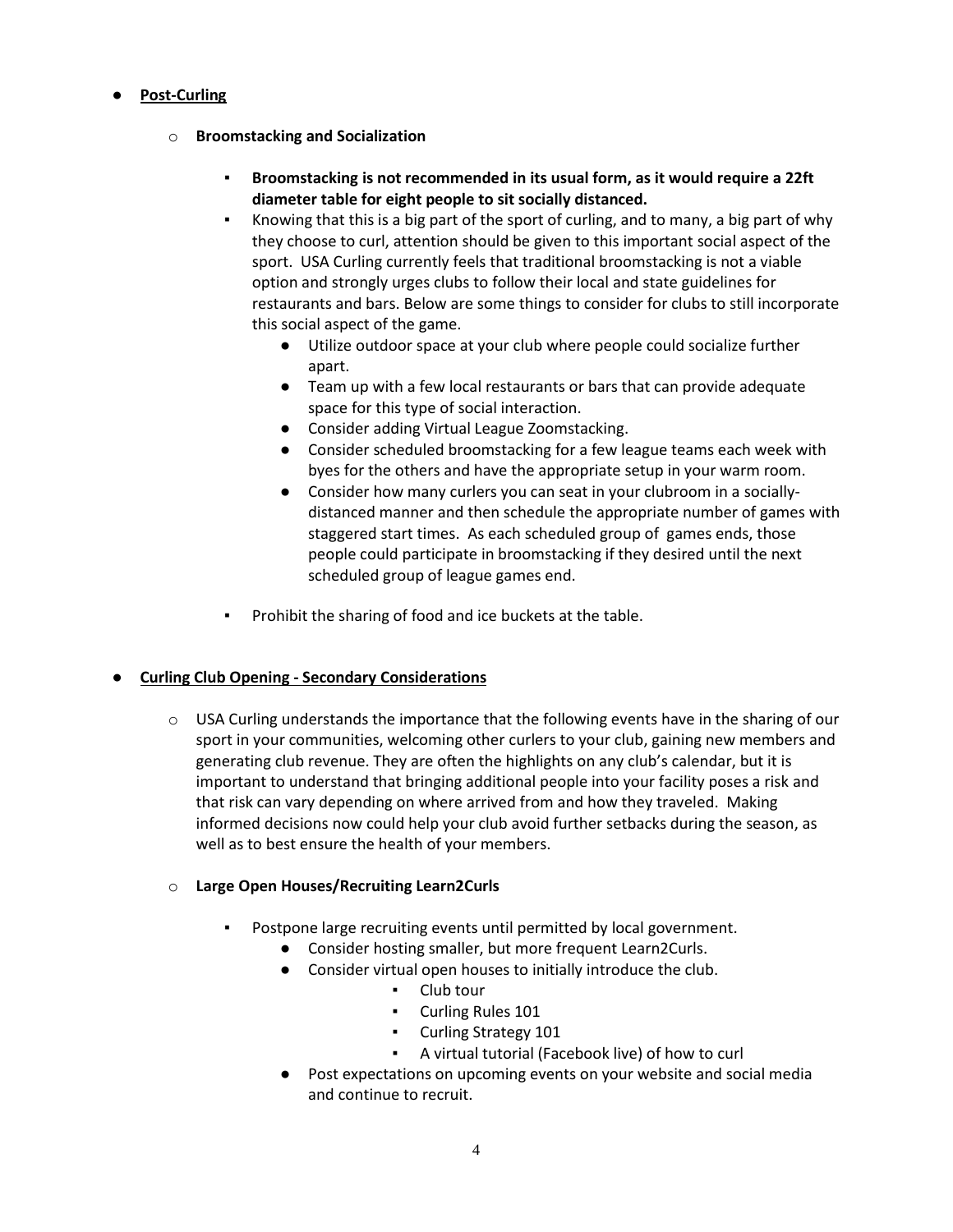Sell gift certificates now for Learn2Curls in the future.

## o **Bonspiels/Competitions**

- **Summer:** USA Curling recommends postponing summer bonspiels.
- Fall: If possible, consider rescheduling these events for the spring and be wary of committing resources to the event early in case of cancellation. Take into consideration the likelihood of attendance by contacting past participants. Any bonspiel play should follow the same rules you enforce for your leagues, with proper social distancing procedures in place and proper restaurant and bar guidelines provided by your local and state authorities.
- **Spring:** It is difficult to project what spring will look like, but USA Curling is confident that responsible decision making by clubs will play a role in how quickly wider event-hosting returns to our sport.
- **Proposed Ideas:**
	- Organize and host a virtual bonspiel utilizing the current online curling games.
	- Consider having more inner-club events with proper policy applications.
	- Consider having smaller, local and more frequent Learn2Curls.
- **Alternate Revenue Sources:** Many clubs rely on more than dues income for operations. With bar, group outings and bonspiel revenue subject to decline, it is recommended that clubs dedicate resources, time, and imagination to alternative revenue streams. If your club is 501c3, explore fundraising possibilities with raffles and donations. Consider a Learn2Curl Gift Certificate Drive for the holidays for future events—demand will be high for social activities as economies open.

### o **Club Planning and Resources**

- **COVID-19 Response Team:** If you have not already done so, include your treasurer, membership chair, ice tech/crew, club manager (if applicable) as well as your club board and executives. Recruit volunteers. Utilize this document and USA Curling resources to develop your plan. The guiding driver of your club's plan will be the requirements for businesses to reopen provided by your local and state governments. The USA Curling COVID Resource page foun[d here.](https://www.teamusa.org/usa-curling/covid-19-updates)
- **USA Curling Treasurer Roundtable:** A newly implemented resource for the sharing of best practices and ideas from club treasurer-types across the country. Please let us know in which format you would find this resource to be most beneficial by votin[g here.](https://usacurling.wufoo.com/forms/m119wxpl1pzfz64/)
- **Webinars:** Delivered on the 1<sup>st</sup> of every month with timely subject matter. Invites are sent initially to club presidents and are then archived for public access. Past archived topics include: How to do a Club "Forecasting" Call to Membership, How to Set Up Zoom Meetings and How to Create a Virtual Online Bonspiel. The archived webinars can be found [here.](https://www.teamusa.org/usa-curling/covid-19-updates)
- **Monday Member Services Minute**: A bi-weekly newsletter provided by the USA Curling member services team. This newsletter of important news, deadlines and FYIs is delivered to club presidents via email.